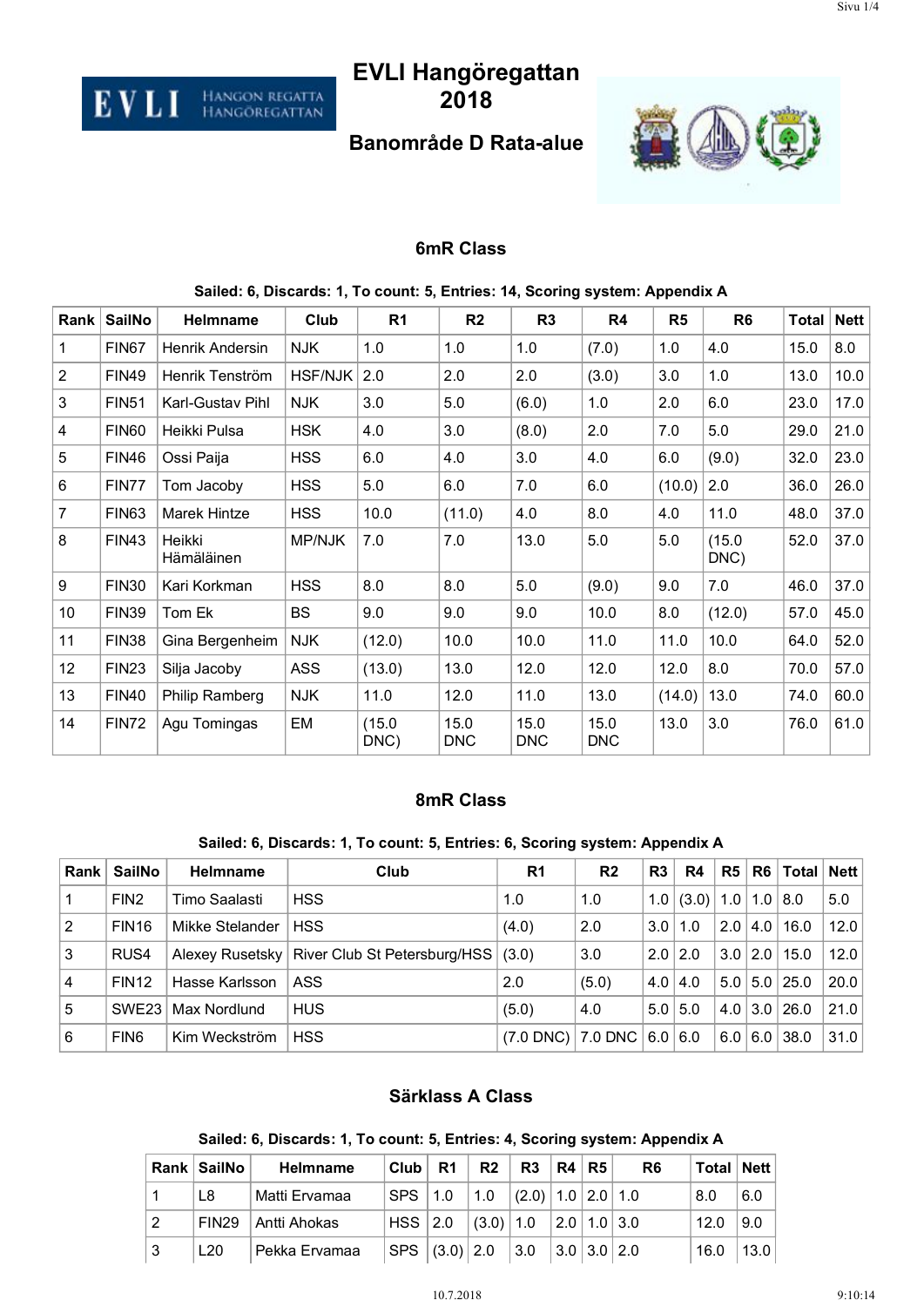|  |  | FIN7   Tapio Saavalainen   SPS   4.0   4.0   4.0   4.0   4.0   (5.0 DNC)   25.0   20.0 |  |  |  |  |  |  |  |  |  |
|--|--|----------------------------------------------------------------------------------------|--|--|--|--|--|--|--|--|--|
|--|--|----------------------------------------------------------------------------------------|--|--|--|--|--|--|--|--|--|

## **First 31.7 Class**

## **Sailed: 6, Discards: 1, To count: 5, Entries: 10, Scoring system: Appendix A**

| Rank           | <b>SailNo</b>  | Helmname          | Club       | R <sub>1</sub> | R <sub>2</sub> | R <sub>3</sub> | R4    | R <sub>5</sub> | R <sub>6</sub>         | <b>Total</b> | Nett |
|----------------|----------------|-------------------|------------|----------------|----------------|----------------|-------|----------------|------------------------|--------------|------|
| 1              | FIN10380       | Petri Mustonen    | <b>HSK</b> | 1.0            | 1.0            | 2.0            | 1.0   | 3.0            | (4.0)                  | 12.0         | 8.0  |
| 2              | FIN10742       | Perttu Monthan    | <b>HSK</b> | 2.0            | 3.0            | 3.0            | 2.0   | 2.0            | $(11.0 \, \text{OCS})$ | 23.0         | 12.0 |
| 3              | FIN10879       | Heikki Vesalainen | <b>HSK</b> | 3.0            | 2.0            | 4.0            | (5.0) | 1.0            | 3.0                    | 18.0         | 13.0 |
| $\overline{4}$ | FIN10317       | Markku Kotisalo   | <b>HSK</b> | (5.0)          | 5.0            | 1.0            | 3.0   | 4.0            | 5.0                    | 23.0         | 18.0 |
| 5              | <b>FIN9167</b> | Markku Mantere    | MP         | (8.0)          | 4.0            | 7.0            | 8.0   | 5.0            | 1.0                    | 33.0         | 25.0 |
| 6              | FIN11812       | Henri Matikka     | Me         | $(11.0$ DNC)   | 8.0            | 6.0            | 4.0   | 8.0            | 2.0                    | 39.0         | 28.0 |
| $\overline{7}$ | FIN11142       | Ville Virtala     | <b>HSK</b> | 4.0            | 6.0            | 5.0            | 7.0   | 6.0            | (8.0)                  | 36.0         | 28.0 |
| 8              | FIN11740       | Petteri Tarkio    | <b>HSK</b> | 6.0            | 7.0            | (8.0)          | 6.0   | 7.0            | 6.0                    | 40.0         | 32.0 |
| 9              | 10356          | Jyri Chryssanthou | <b>UPS</b> | 9.0            | 9.0            | (10.0)         | 10.0  | 9.0            | 7.0                    | 54.0         | 44.0 |
| 10             | FIN11579       | Kari Stahlberg    | <b>HSK</b> | 7.0            | 10.0           | 9.0            | 9.0   | 10.0           | $(11.0 \, \text{OCS})$ | 56.0         | 45.0 |

## **H-båt Class**

#### **Sailed: 6, Discards: 1, To count: 5, Entries: 33, Scoring system: Appendix A**

| Rank | <b>SailNo</b> | Helmname                  | Club                                       | R <sub>1</sub> | R <sub>2</sub> | R <sub>3</sub> | <b>R4</b> | R5      | R <sub>6</sub> | <b>Total</b> | <b>Nett</b> |
|------|---------------|---------------------------|--------------------------------------------|----------------|----------------|----------------|-----------|---------|----------------|--------------|-------------|
| 1    | <b>FIN958</b> | Jan Forsbom               | <b>NPS</b>                                 | 1.0            | 1.0            | (5.0)          | 1.0       | 1.0     | 1.0            | 10.0         | 5.0         |
| 2    | <b>FIN892</b> | Pauli Immonen             | Naantalin<br>Purjehdusseura,<br><b>NPS</b> | 3.0            | 2.0            | 2.0            | 3.0       | 2.0     | (8.0)          | 20.0         | 12.0        |
| 3    | <b>FIN957</b> | Jyrki Lindström           | <b>KPS/KSS</b>                             | 2.0            | (5.0)          | 3.0            | 2.0       | 3.0     | 4.0            | 19.0         | 14.0        |
| 4    | <b>FIN864</b> | Teppo Järä                | <b>TPS</b>                                 | 4.0            | 3.0            | 1.0            | 5.0       | 5.0     | (6.0)          | 24.0         | 18.0        |
| 5    | <b>FIN946</b> | Ville Ämmälä              | <b>RPS</b>                                 | 6.0            | 7.0            | 4.0            | (8.0)     | 7.0     | 2.0            | 34.0         | 26.0        |
| 6    | <b>FIN961</b> | Stefan Wingvist           | <b>HSK</b>                                 | 5.0            | 4.0            | 8.0            | 6.0       | (9.0)   | 7.0            | 39.0         | 30.0        |
| 7    | <b>FIN914</b> | Tuomas<br>Korhonen        | <b>LPS</b>                                 | 9.0            | 6.0            | (10.0)         | 7.0       | 4.0     | 5.0            | 41.0         | 31.0        |
| 8    | <b>FIN782</b> | Andy Nyström              | <b>ESS/NJK</b>                             | 10.0           | 11.0           | 7.0            | (12.0)    | 8.0     | 3.0            | 51.0         | 39.0        |
| 9    | <b>FIN896</b> | Robin Gottberg            | <b>ESS</b>                                 | 8.0            | 8.0            | (12.0)         | 4.0       | 10.0    | 9.0            | 51.0         | 39.0        |
| 10   | 793           | Richard<br>Gottberg       | <b>ESS</b>                                 | 7.0            | (12.0)         | 6.0            | 9.0       | 11.0    | 12.0           | 57.0         | 45.0        |
| 11   | <b>FIN872</b> | Janne Arko                | <b>TPS</b>                                 | 12.0           | 10.0           | 13.0           | (14.0)    | $6.0\,$ | 10.0           | 65.0         | 51.0        |
| 12   | <b>FIN682</b> | Fanny Fröman              | <b>NJK</b>                                 | 14.0           | 9.0            | 9.0            | 11.0      | (16.0)  | 13.0           | 72.0         | 56.0        |
| 13   | <b>FIN543</b> | Joel<br>Tykkyläinen       | <b>EPS</b>                                 | 13.0           | (19.0)         | 15.0           | 10.0      | 13.0    | 11.0           | 81.0         | 62.0        |
| 14   | 746           | Panu Autio                | <b>HSS</b>                                 | 11.0           | 17.0           | (21.0)         | 19.0      | 12.0    | 17.0           | 97.0         | 76.0        |
| 15   | <b>FIN740</b> | Henri Tikkanen            | <b>KoPu</b>                                | 15.0           | 15.0           | 16.0           | 15.0      | (19.0)  | 16.0           | 96.0         | 77.0        |
| 16   | <b>FIN721</b> | Max Wilhelm<br>Hermansson | <b>NJK</b>                                 | 16.0           | (18.0)         | 18.0           | 17.0      | 15.0    | 14.0           | 98.0         | 80.0        |
| 17   | <b>FIN648</b> | Petter<br>Böckelman       | <b>NJK</b>                                 | 17.0           | 13.0           | (19.0)         | 18.0      | 18.0    | 15.0           | 100.0        | 81.0        |
| 18   | <b>FIN521</b> | <b>Richard Hagert</b>     | <b>NJK</b>                                 | 20.0           | 16.0           | 11.0           | 13.0      | 22.0    | (34.0)<br>BFD) | $116.0$ 82.0 |             |
|      |               |                           |                                            |                |                |                |           |         |                |              |             |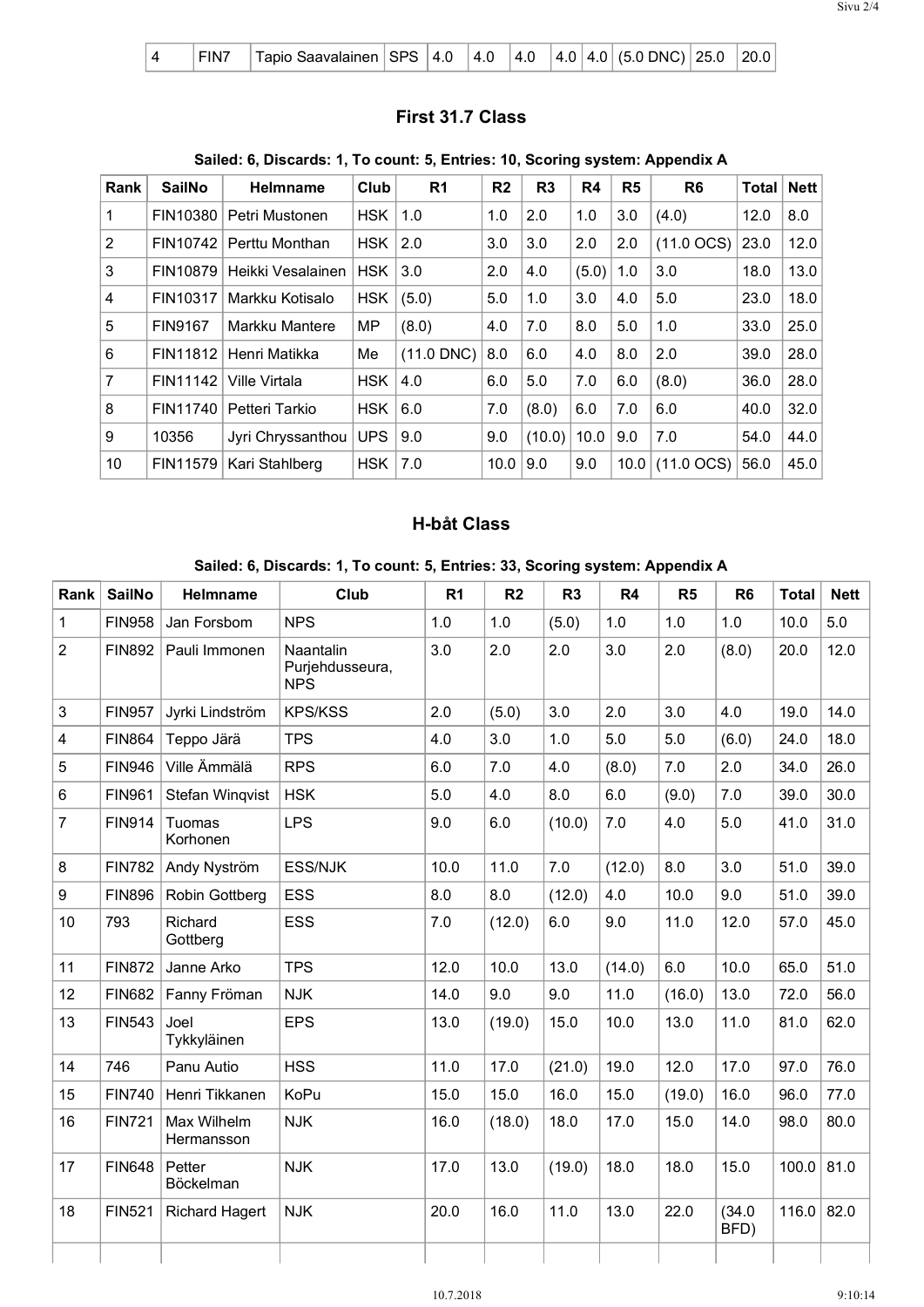| 19 | <b>FIN866</b>     | Wille Walden            | Koivusaaren<br>Pursiseura     | 21.0           | 21.0               | 14.0               | 20.0               | 14.0               | (34.0)<br>DNC)     | $124.0$ 90.0 |       |
|----|-------------------|-------------------------|-------------------------------|----------------|--------------------|--------------------|--------------------|--------------------|--------------------|--------------|-------|
| 20 | L744              | Karsten<br>Potrykus     | <b>BS</b>                     | 18.0           | 20.0               | 17.0               | 22.0               | (23.0)             | 19.0               | 119.0        | 96.0  |
| 21 | 774               | Miska Merentie          | <b>ESF</b>                    | (22.0)         | 22.0               | 20.0               | 21.0               | 21.0               | 18.0               | 124.0        | 102.0 |
| 22 | L541              | Oscar Silén             | <b>NJK</b>                    | 19.0           | 14.0               | 23.0               | (34.0)<br>DNC)     | 17.0               | 34.0<br><b>DNC</b> | 141.0        | 107.0 |
| 23 | 627               | <b>Heidi Arles</b>      | <b>HSK</b>                    | 23.0           | (24.0)             | 24.0               | 24.0               | 24.0               | 20.0               | 139.0        | 115.0 |
| 24 | L123              | Elli Vainio-<br>Mattila | <b>HSS</b>                    | 25.0           | 25.0               | 25.0               | 23.0               | 25.0               | (34.0)<br>BFD)     | 157.0        | 123.0 |
| 25 | <b>FIN171</b>     | Eetu Kotiranta          | <b>HSS</b>                    | (34.0)<br>DNC) | 34.0<br><b>DNC</b> | 22.0               | 16.0               | 20.0               | 34.0<br><b>BFD</b> | 160.0        | 126.0 |
| 26 | <b>FIN784</b>     | Arto Kuusinen           | <b>KLV</b>                    | (34.0)<br>DNF) | 23.0               | 34.0<br><b>DNC</b> | 34.0<br><b>DNC</b> | 34.0<br><b>DNC</b> | 34.0<br><b>DNC</b> | 193.0        | 159.0 |
| 27 | <b>FIN</b><br>350 | Julius Siikanen         | Kivenlahden<br>venekerho      | 24.0           | (34.0)<br>DNC)     | 34.0<br><b>DNC</b> | 34.0<br><b>DNC</b> | 34.0<br><b>DNC</b> | 34.0<br><b>DNC</b> | 194.0        | 160.0 |
| 28 | <b>FIN889</b>     | Pär Fröman              | <b>NJK</b>                    | (34.0)<br>DNC) | 34.0<br><b>DNC</b> | 34.0<br><b>DNC</b> | 34.0<br><b>DNC</b> | 34.0<br><b>DNC</b> | 34.0<br><b>DNC</b> | 204.0        | 170.0 |
| 28 | <b>FIN346</b>     | Lasse Tammela           | <b>HSS</b>                    | (34.0)<br>DNC) | 34.0<br><b>DNC</b> | 34.0<br><b>DNC</b> | 34.0<br><b>DNC</b> | 34.0<br><b>DNC</b> | 34.0<br><b>DNC</b> | 204.0        | 170.0 |
| 28 | <b>FIN889</b>     | Niilo Koivisto          | Akateeminen<br>purjehdusseura | (34.0)<br>DNC) | 34.0<br><b>DNC</b> | 34.0<br><b>DNC</b> | 34.0<br><b>DNC</b> | 34.0<br><b>DNC</b> | 34.0<br><b>DNC</b> | 204.0        | 170.0 |
| 28 | L891              | Lari Laukia             | <b>HSK</b>                    | (34.0)<br>DNC) | 34.0<br><b>DNC</b> | 34.0<br><b>DNC</b> | 34.0<br><b>DNC</b> | 34.0<br><b>DNC</b> | 34.0<br><b>DNC</b> | 204.0        | 170.0 |
| 28 | L608              | Otto Pöyry              | <b>MP</b>                     | (34.0)<br>DNC) | 34.0<br><b>DNC</b> | 34.0<br><b>DNC</b> | 34.0<br><b>DNC</b> | 34.0<br><b>DNC</b> | 34.0<br><b>DNC</b> | 204.0        | 170.0 |
| 28 | 694               | Kaarlo Kervinen         | Helsingin kaupunki            | (34.0)<br>DNC) | 34.0<br><b>DNC</b> | 34.0<br><b>DNC</b> | 34.0<br><b>DNC</b> | 34.0<br><b>DNC</b> | 34.0<br><b>DNC</b> | 204.0        | 170.0 |

#### **SM40 Class**

#### **Sailed: 6, Discards: 1, To count: 5, Entries: 2, Scoring system: Appendix A**

|    | <b>Rank SailNo</b> | Helmname                    | Club | R1                                                     | R2 |                             |  | R3   R4   R5   R6   Total   Nett |     |
|----|--------------------|-----------------------------|------|--------------------------------------------------------|----|-----------------------------|--|----------------------------------|-----|
|    | 004                | Markku Tamminen   HSS   1.0 |      |                                                        |    | $1.0$ (2.0) 2.0 1.0 1.0 8.0 |  |                                  | 6.0 |
| -2 | 003                | Petteri Kytönen             |      | $HSK   (3.0 DNC)   2.0   1.0   1.0   2.0   2.0   11.0$ |    |                             |  |                                  | 8.0 |

### **J80 Class**

## **Sailed: 6, Discards: 1, To count: 5, Entries: 5, Scoring system: Appendix A**

| Rank           | <b>SailNo</b>       | Helmname         | Club       | R <sub>1</sub> | R <sub>2</sub>  | R <sub>3</sub> | R4    | R <sub>5</sub> | R <sub>6</sub>           | Total   Nett |      |
|----------------|---------------------|------------------|------------|----------------|-----------------|----------------|-------|----------------|--------------------------|--------------|------|
| 1              | <b>NOVELA</b>       | Peik Åström      | <b>NJK</b> | 1.0            | 1.0             | 1.0            | (2.0) | 1.0            | 1.0                      | 7.0          | 5.0  |
| 2              | <b>GRUNDIG</b>      | Jesse Kivialho   | <b>NJK</b> | 2.0            | $(3.0)$ 2.0 1.0 |                |       | 2.0            | 2.0                      | 12.0         | 9.0  |
| 3              | <b>HELLY HANSEN</b> | ∣Juha Risku      | <b>NJK</b> | 3.0            | 2.0             | $3.0$ 3.0      |       | 3.0            | $(6.0 \text{ OCS})$ 20.0 |              | 14.0 |
| $\overline{4}$ | EY                  | Niko Papula      | <b>NJK</b> | 4.0            | 4.0             | $4.0 \mid 4.0$ |       | $(5.0)$ 4.0    |                          | 25.0         | 20.0 |
| 5              | <b>DOYLE</b>        | Lilli Nevanlinna | NJK.       | (5.0)          | 5.0             | $5.0$   5.0    |       | 4.0            | 3.0                      | 27.0         | 22.0 |

## **Scoring codes used**

| Code | <b>Description</b>                             | $ $ Points |  |
|------|------------------------------------------------|------------|--|
| BFD  | Black flag disqualification under rule 30.3 34 |            |  |